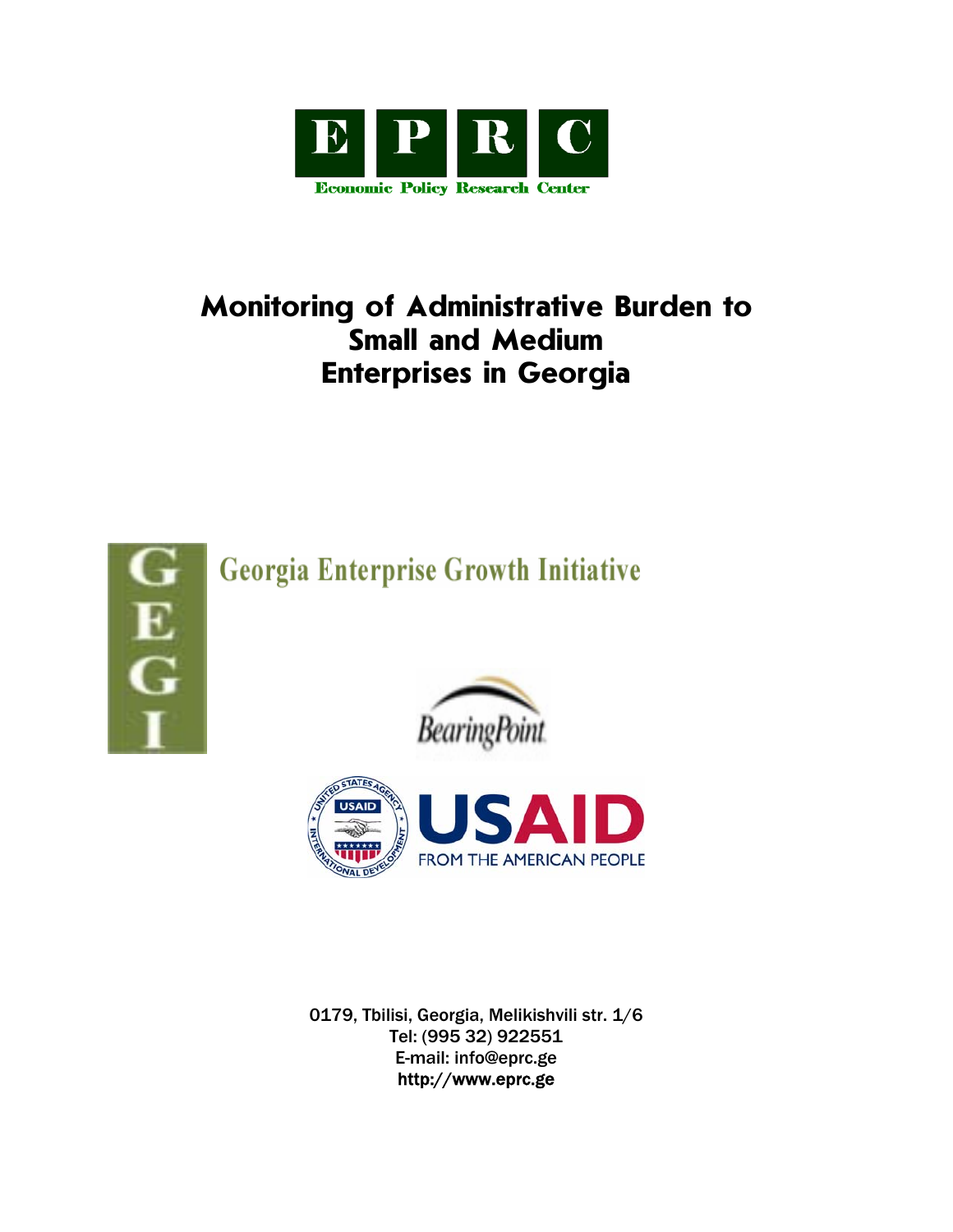## Monitoring of Administrative Burden to Small and Medium Enterprises in Georgia

**David Tchkadua[i](#page-1-0) Vladimer Ugulava George Chiladze** 

<span id="page-1-0"></span> $\mathbf{i}$ This publication was made possible through support provided by U.S. Agency for International Development/Caucasus Mission under the terms of Grant Award No.\_AID-2004-G-00143-000-0035\_. The opinions expressed herein are those of the author(s) and do not necessarily reflect the views of the U.S. Agency for International Development.

Authors are also grateful to British Council and DFID Georgia for their support in project implementation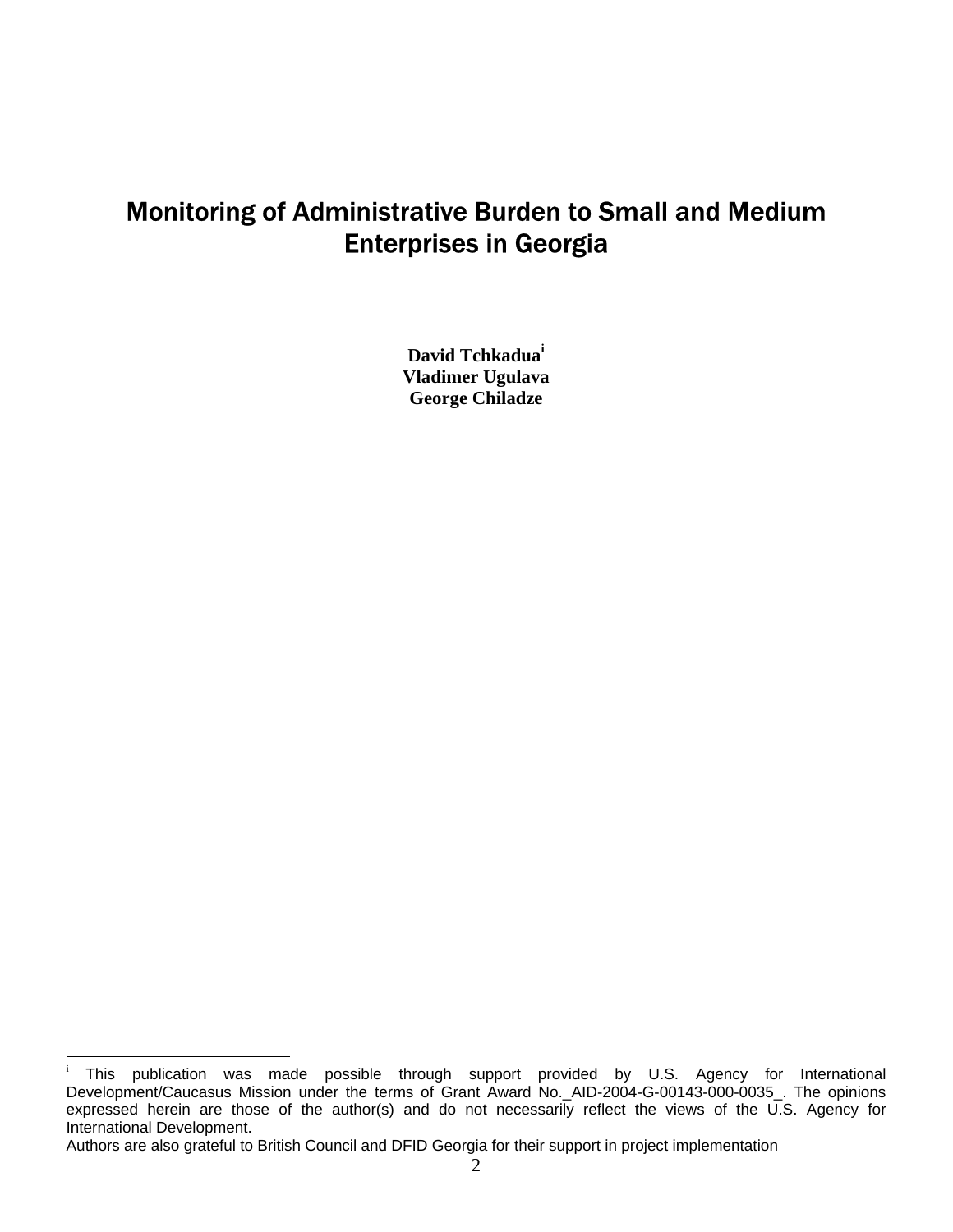## **Monitoring of Administrative Burden to Small and Medium Enterprises in Georgia**

#### **Summary of Main Results:**

The main conclusion of the first monitoring round is that, problems with administrative regulation of small and medium enterprises (SME) are more related with legislation, rather than with enforcement of regulations. Almost in every case, time and monetary costs of regulation fall within the bounds, which are stipulated by the laws. Transparency of inspections, as well as registration process and licensing also improved. Firms report that time and monetary costs associated with regulatory interference into businesses do not impede their operations and growth. On the other hand, businesses speak about the need to reduce regulatory burden, to further cut down number of agencies regulating business and to streamline procedures.

Further, it turns out that administrative burden has actually decreased compared to earlier periods. This can be attributed to several factors, namely: First monitoring was conducted shortly after the political shock in Georgia and since businesses were overregulated before, it is reasonable to assume that real costs of regulation started to adjust to equilibrium values after political changes took place. Other arguments are related to massive restructuring in government and possibly loose control of business from reorganizing government agencies. We do not neglect the seasonal factors too. So, whether the progress in administrative enforcement is short term or is sustainable in long run will be more apparent during following rounds of monitoring.

Although the law "On Controlling Entrepreneurial Activity" (LCEA) sets out procedures to alleviate excessive interference of controllers into the businesses and cut down number of controlling agencies as well, still in recent years many companies experienced frequent and costly inspections. Starting from 2004, some positive changes evolved. During the first monitoring period, businesses reported that, monetary payments, frequency of inspections, costs related to transparency of the process and time actually spent on inspections decreased indeed. Importantly, at its current level, monetary and time costs of inspections do not hamper development of SME sector. Majority of problems, which enterprises encountered during inspections were related to extensive paperwork and need of processing massive documentation. Some difficulties are also associated with frequent changes of inspection rules.

Positive changes are observed with licensing and permits. Time, which enterprises spent on getting a license or a permit, did not exceed legislated values. Businesses did not pay significant amounts of unofficial payments to licensing agencies and monetary payments for obtaining licenses was acceptable as well. However, still too many entrepreneurial activities are subject to regulation and companies have to apply to many different agencies in order to get a permit or a license. Important conclusion for policymakers is that, changes to current legislation are essential and this issue is first priority.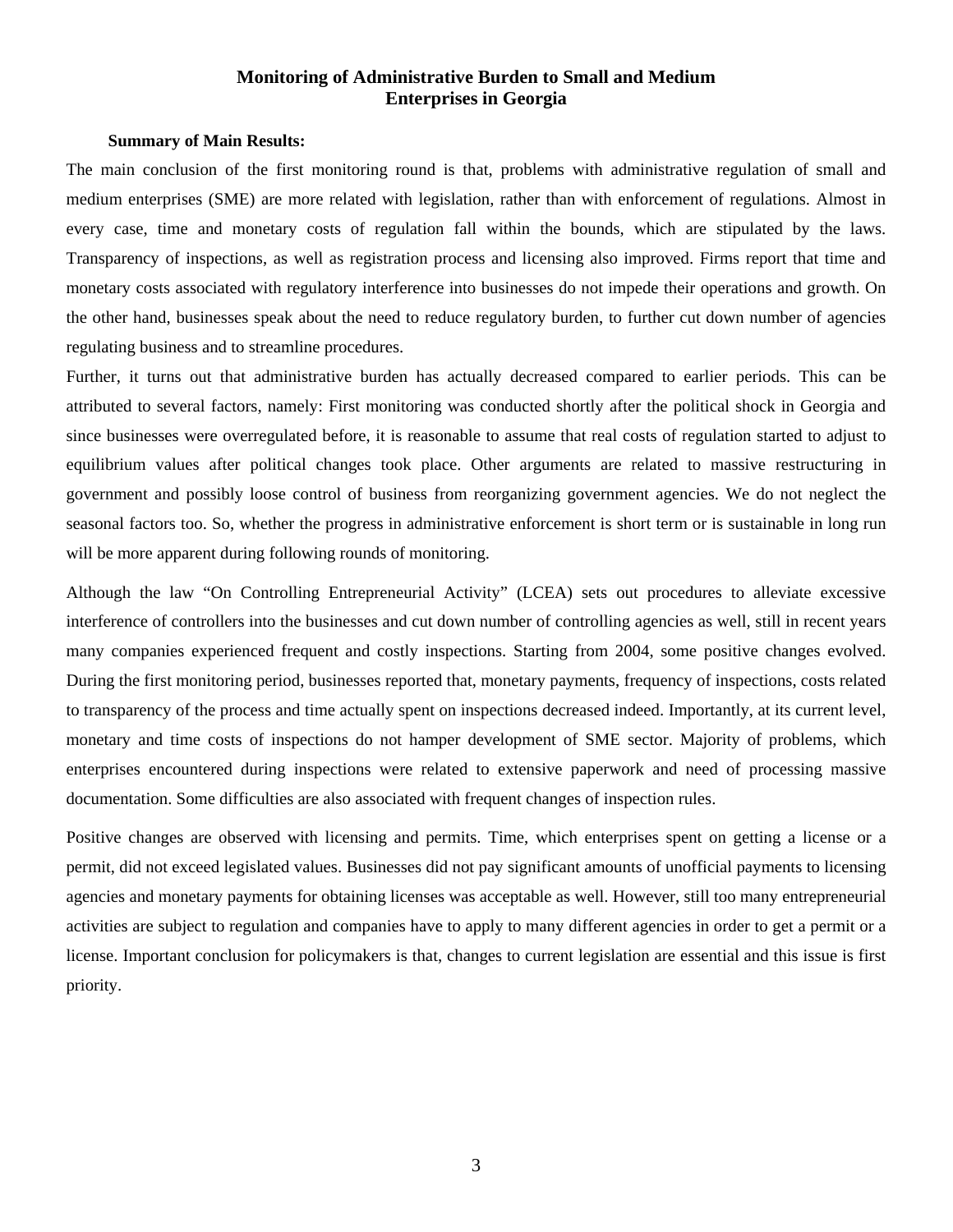| <b>Bureaucracy and Corruption</b>                                                                 |                                                                                          |                                      |  |
|---------------------------------------------------------------------------------------------------|------------------------------------------------------------------------------------------|--------------------------------------|--|
| Fraction of time company<br>management spent with<br>administrative agencies                      | SCALE: 1) 0%; 2) 1% to 5%;<br>3) 6% to 10%;  6) More than<br>50%                         | Average<br>$2.31$ $(2.19 - 2.43)$ ** |  |
| Fraction of revenues company pays<br>to administrative agencies as<br>unofficial payments         | SCALE: 1) 0%; 2) up to 1%;<br>3) $1\%$ to $2\%$ ; 4) $2\%$ to $10\%$<br>6) More than 25% | $3.19$ (2.95 - 3.43) **              |  |
| How often companies pay<br>bureaucrats                                                            | SCALE: 1) Always; 2) As a<br>rule 3) Often; 4) Sometimes;<br>5) Seldom; 6) Never         | 4.47 $(4.34 - 4.61)$ **              |  |
| Notes: Average values and 95% confidence intervals marked with ** are estimated in last<br>column |                                                                                          |                                      |  |

Other results indicate that, situation is slightly different with registration. Entities pay more during the registration than it is legislated by law. Entities, who hired private intermediary to do registration for them, on average pay more than those, who registered by themselves. But, on the other hand, self registering entities spent more time on the procedures. In opposite to these latter companies, firms who used intermediary consider that costs, which they bear on registration is somewhat impeding to them.

First monitoring took place while the old tax code of Georgia was in effect. From our analysis follows that, tax level and tax administration was one of the primary factors severely hindering business development. In particular, businesses regarded tax regulations as ambiguous and taxation legislation itself as unstable. Importantly, SME-s were most concerned with high tax rates. As results of general business environment assessment indicate, taxation issues were more problematic for small enterprises in Georgia, than any administrative interference. Although we are optimistic about new tax code, which drastically cut down tax burden, still there is more to do for government in terms of administration and the results of tax reform will be evident during next monitoring rounds. Other conclusions about business climate are that, in most cases firms are troubled with factors, which directly influence business operations, such as high prices on intermediate inputs (energy) and general macro economy and market strength. Judicial system is also far from perfection, as it is corrupt and not competent to properly handle corporate disputes.

Although there are number of studies concluding that excess administrative burden hinders business development, which is intuitively obvious, we did not find significant evidence of causal effect of regulatory volume on growth. We explain this by need to construct more comprehensive model for SME growth analysis in order to control for other variables directly affecting growth.

It is also interesting to note that, according to our results small and medium sector did not grow faster when total economy. This is opposite to the fact, that small business is the main driver of development in transition economies and there are also many studies leading to this latter conclusion.

Finally, with only few exceptions, there are no systematic differences in patterns of administrative costs of regulation across the three regions we analyzed.

Table below summarizes key measures of administrative costs of business regulation.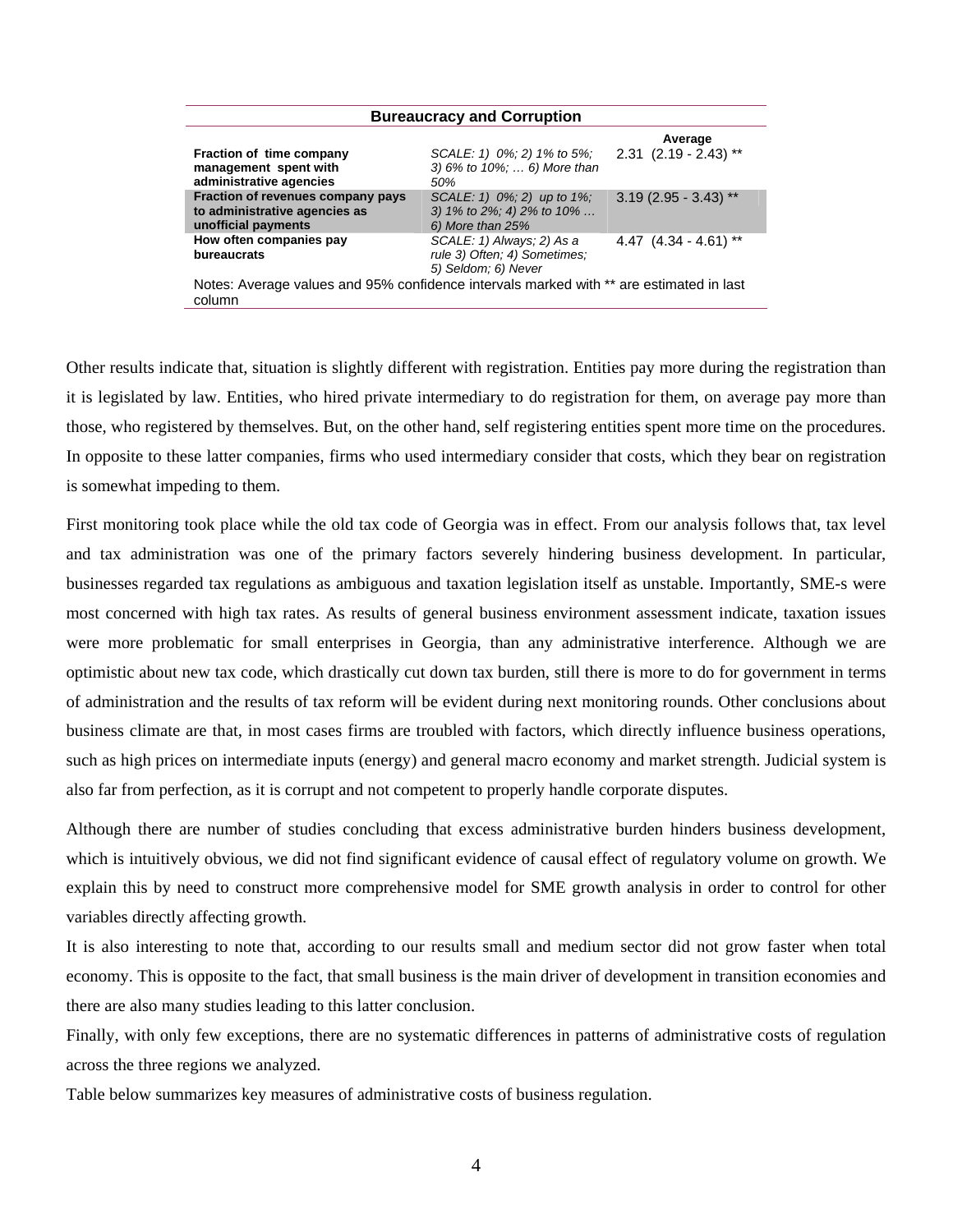| <b>Inspections</b>                                                                                                         |                          |                                           |                                                                          |                                        |
|----------------------------------------------------------------------------------------------------------------------------|--------------------------|-------------------------------------------|--------------------------------------------------------------------------|----------------------------------------|
|                                                                                                                            | <b>OVERALL</b>           | <b>TBILISI</b>                            | <b>KUTAISI</b>                                                           | <b>RUSTAVI</b>                         |
| Average number of days spent<br>on one inspection                                                                          | $5.89(5.11 - 6.67)^{*}$  | $6.07(5.15 - 6.99)^{*}$                   | $5.8$ (4.15 - 7.44)*                                                     | $5.45$ (3.22 - 7.68)*                  |
| Average number of company<br>staff engaged in one inspection                                                               | $2.17(1.99 - 2.34)^{*}$  | $2.3$ (2.09 - 2.51)*                      | $1.91$ (1.62 - 2.21)*                                                    | $1.85(1.4 - 2.3)^{*}$                  |
| <b>Average Amount of Monetary</b><br><b>Payments on Inspections</b>                                                        | 2.73                     | 500 to 800 Gel;  10) - More than 3000 Gel | Scale: 1) - Up to 150 Gel; 2) - 150 to 300Gel; 3) - 300 to 500 Gel; 4) - |                                        |
| <b>Licenses and Permits</b>                                                                                                |                          |                                           |                                                                          |                                        |
|                                                                                                                            | Permits                  |                                           | Licenses                                                                 |                                        |
| Average number of days needed<br>for official procedures to obtain<br>one License/Permit                                   | 10.2 (6.25 - 14.15) $*$  |                                           | 14.9 (11.15 - 18.81) *                                                   |                                        |
| Average total amount (in Lari,<br>including unofficial payments)<br>paid by one company for all<br><b>Licenses/Permits</b> | 299.1 (201.6 - 396.5)*   |                                           | 273 (212.64 - 333.36)*                                                   |                                        |
| Need for unofficial payments for<br>Licenses/Permits, Scale: 1 -<br>Always, 2 - Sometimes, 3- Never                        |                          | $2.57***$<br>$2.92***$                    |                                                                          |                                        |
| Total amount paid for<br>Permits/Licenses. Scale: 1 -<br>Acceptable, 2 - Relatively<br>Impeding, 3 - Unacceptable          | $1.7***$                 |                                           | $1.33***$                                                                |                                        |
|                                                                                                                            |                          | <b>Registration</b>                       |                                                                          |                                        |
|                                                                                                                            | With Intermediary        |                                           | Without Intermediary                                                     |                                        |
| Average number of days needed<br>to register a company                                                                     | $9.4$ (7.7 - 11.1) *     |                                           | $13.8(11.3 - 16.3)$ *                                                    |                                        |
| Average total amount (in Lari,<br>including unofficial payments)<br>paid for Registration                                  | (200GEL - 350GEL)***     |                                           | (150GEL - 250GEL)***                                                     |                                        |
| <b>Total amount paid for</b><br>Registration Scale: 1 -                                                                    | $1.72$ (1.11 - 2.33) *** |                                           | $1.27(1.07 - 1.47)$ ***                                                  |                                        |
| Acceptable, 2 - Relatively<br>Impeding, 3 - Unacceptable                                                                   |                          |                                           |                                                                          |                                        |
|                                                                                                                            |                          | <b>Taxation</b>                           |                                                                          |                                        |
| Scale: 1 - Not problem at all: 2-<br>Relatively not problematic; 3-<br>Relatively problematic; 4- Very                     |                          |                                           |                                                                          |                                        |
| problematic                                                                                                                | <b>OVERALL</b>           | <b>TBILISI</b>                            | <b>KUTAISI</b>                                                           | <b>RUSTAVI</b>                         |
| <b>Unstable Tax Legislation</b>                                                                                            | $2.8$ (2.67 - 2.92)***   | 2.79 (2.62 -<br>$(2.95)***$               | $2.81$ (2.51 - 3.11)***                                                  | $2.87(2.63 -$<br>$3.11$ <sup>***</sup> |
| <b>High Tax Rates</b>                                                                                                      | $3.3(3.19 - 3.41)$ ***   | $3.36$ (3.22 - 3.5)***                    | $3.15$ (2.9 - 3.41)***                                                   | $3.28(3.05 -$<br>$(3.5)***$            |
| <b>Tax Inspections</b>                                                                                                     | $2.01$ (1.89 - 2.14)***  | $1.83(1.67 -$<br>$(1.98)***$              | $2.1$ (1.81 - 2.39)***                                                   | $2.45(2.16 -$<br>$2.74$ <sup>***</sup> |
| <b>Unequal Competition from</b><br>Informal (Shadow) Sector of<br>Economy                                                  | $2.55$ (2.4 - 2.7)***    | $2.43(2.23 -$<br>$2.63$ )***              | $2.65$ (2.3 - 3.0)***                                                    | 2.8 (2.49 - 3.11)***                   |
| Note: *** 0.01 significance, ** 0.05 significance, * 0.1 significance                                                      |                          |                                           |                                                                          |                                        |

## **Objectives of Monitoring**

In recent years legislative attempts to improve administrative regulation of businesses in Georgia have been timid and by large failed to bear practical results. Small and medium enterprises were overregulated by numerous agencies, whose functions often overlapped and businesses carried high real costs of regulation. Change of political power in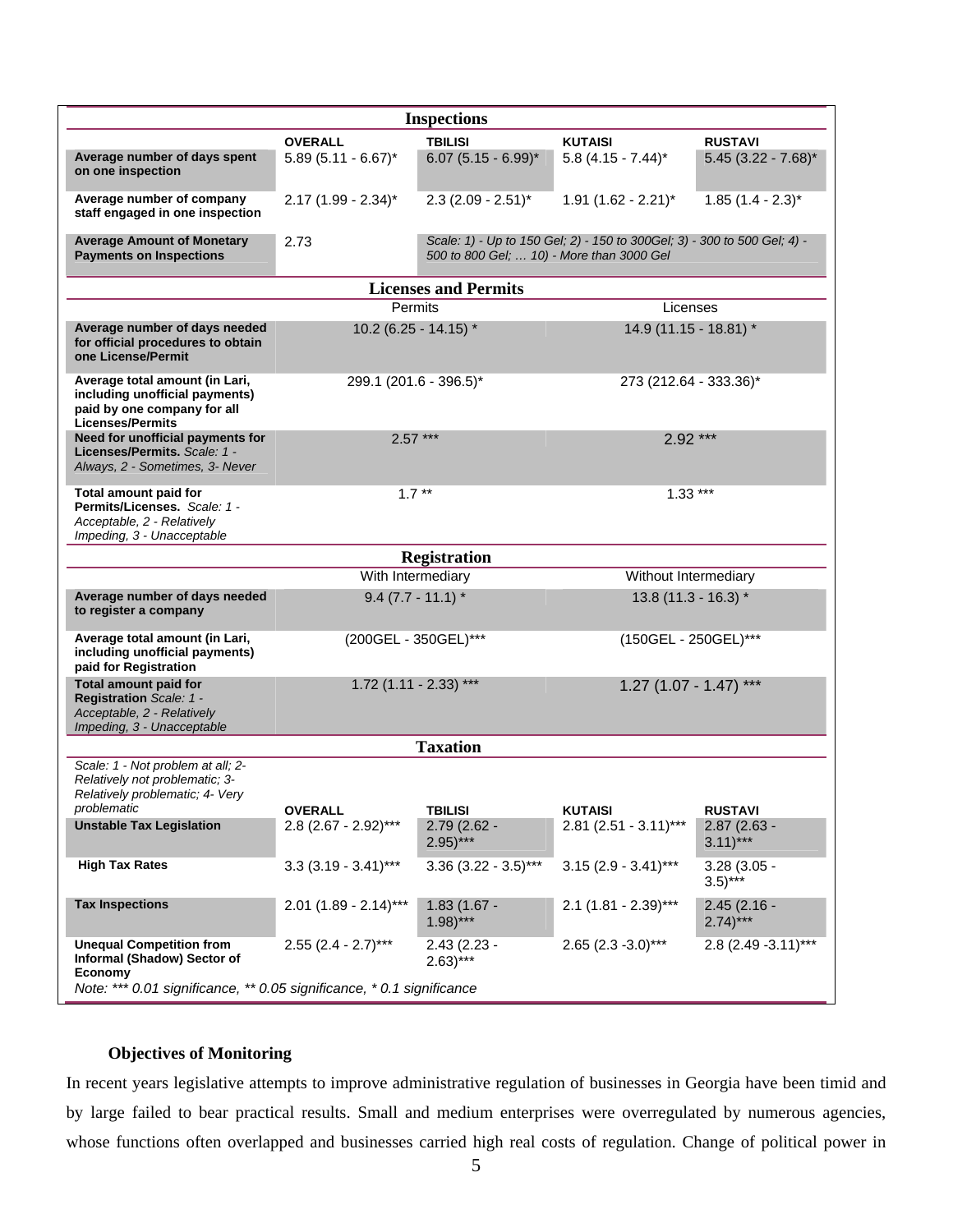Georgia, which took place in late 2003, supported the expectations that government would be forcing reforms towards freer, more efficient and less corrupt market economy. Nevertheless, how new government succeeds in deregulation and enforcement has yet to be evaluated.

Economic Policy Research Center (EPRC), with the support of USAID – Georgian Enterprise Growth Initiative (GEGI), is conducting monitoring of business regulation in order to assess the success of government deregulation efforts. The monitoring will be implemented in several rounds, where benchmark level and progress of administrative deregulation will be assessed. The rationale behind monitoring administrative costs of business regulation is to hold government accountable for its reforms and proper enforcement, as well as pressure authorities towards further debureaucratization and transparency.

Our initiative is to conduct surveys of small businesses in center, as well as in regions, to (i) evaluate a baseline level of regulatory burden on businesses in licensing, permits, registration, certification, inspections and other state interference; (ii) periodically monitor against benchmark the progress of regulatory enforcement and administrative deregulation aimed at reducing administrative barriers; (iii) test several hypothesis on the impact of excess regulation on the business development in Georgia.

To our knowledge, this is the first study for Georgia of this kind, where all factors related to administrative regulation of businesses are quantitatively assessed.

#### **Survey Questionnaire:**

Questionnaire includes structured questions on all four types of business regulation in Georgia, which are: registration, licenses and permits, certification and inspections. In addition, our interest in the project goes beyond simply monitoring regulatory enforcement. It extends to analyzing dynamics of small business development and testing causal effects of regulation on this sector of the economy. Therefore, some complementary blocks were also included in the questionnaire. These include: background questions and questions related to assessment of business environment, as well as companies' perceptions about factors, which impede business development. In total, questionnaire includes twelve clusters and ninety one questions.

#### **Sample:**

Survey included three Georgian cities, namely Tbilisi, Kutaisi and Rustavi. The size of the sample was set at 500 enterprises. The respondents were randomly selected from a population of small and medium businesses, which were active by August, 2004 in Georgia. To determine the whole population, which comprises 3518 companies excluding individual enterprises, we consulted database of the Department of Statistics of Georgia. Number of employees and type of industry, in which company was engaged, were specified in the database as well.

In order to form a sample, companies were grouped according to their location and optimal weights were assigned to companies to account for number of enterprises in each location, size of the company, date of registration and industry type.

In result, the sample includes 295 SME-s active in Tbilisi, 110 in Kutaisi and 95 in Rustavi respectively. 60 percent of survey participants are medium size and 40 percent are small companies. 22.4 % of companies in the sample are newly registered (i.e. registered since June, 2003) companies. As for industry composition, roughly 12 percent come from manufacturing, 18 percent from retail trade, 6 % from wholesale trade, 5% from transportation, 5% from construction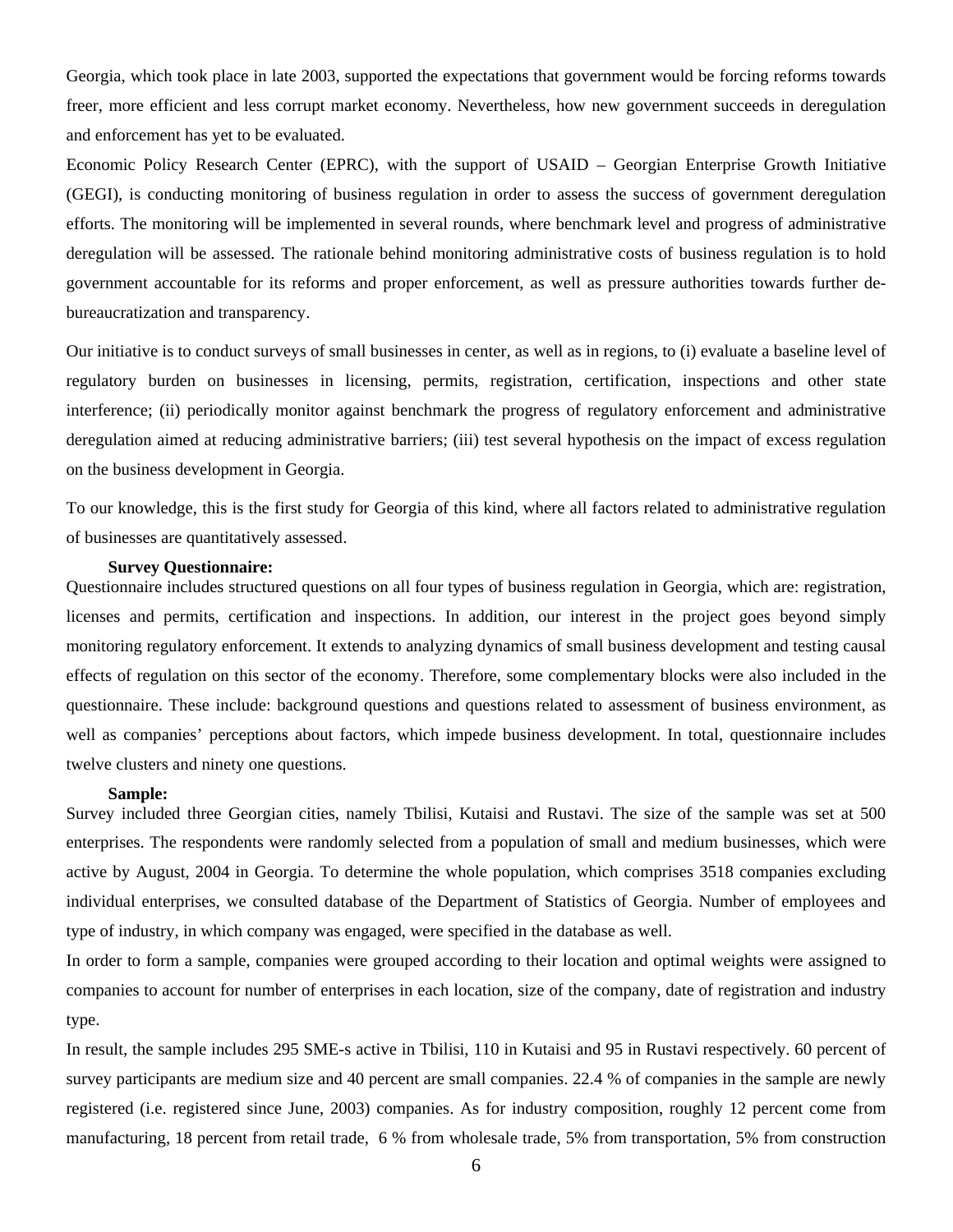business, 6% from hotel and restaurant businesses, 8% are medical services companies and rest come from other services sectors. Sample distribution by company size is given in Figure 1.



Majority of companies in our sample are companies with limited liability (87%) and joint stock companies (9%). Others are proprietorships (Figure 2).



## **I. Inspections:**

Business inspections are regulated by the law "On Controlling Entrepreneurial Activity" (LCEA), which was enacted by the parliament of Georgia in June, 2001 with the aim to alleviate excessive interference of controllers into the businesses. The procedure set out by the law is that any unplanned inspection should be substantiated and controllers have to go through application for court approval to carry out inspection. There are certain exceptions to the law, which concern planned inspections by Tax authorities, Chamber of Control and several other agencies. After the law "On Controlling Entrepreneurial Activity" was enacted, the number of controlling agencies was also cut down and register for controlling agencies was set up at The Ministry of Justice.

First we analyze subjective perceptions of businessmen about the costs associated with inspections. Because first monitoring period follows the political and structural changes in government, and expectations about positive changes in governance were very optimistic too, we could expect that situation with regulation improves. Indeed, with only few exceptions, businesses report that inspections are less costly to them in this monitored period. In some cases, SME assessment is that monetary payments, inspection frequency and costs related to the transparency and time actually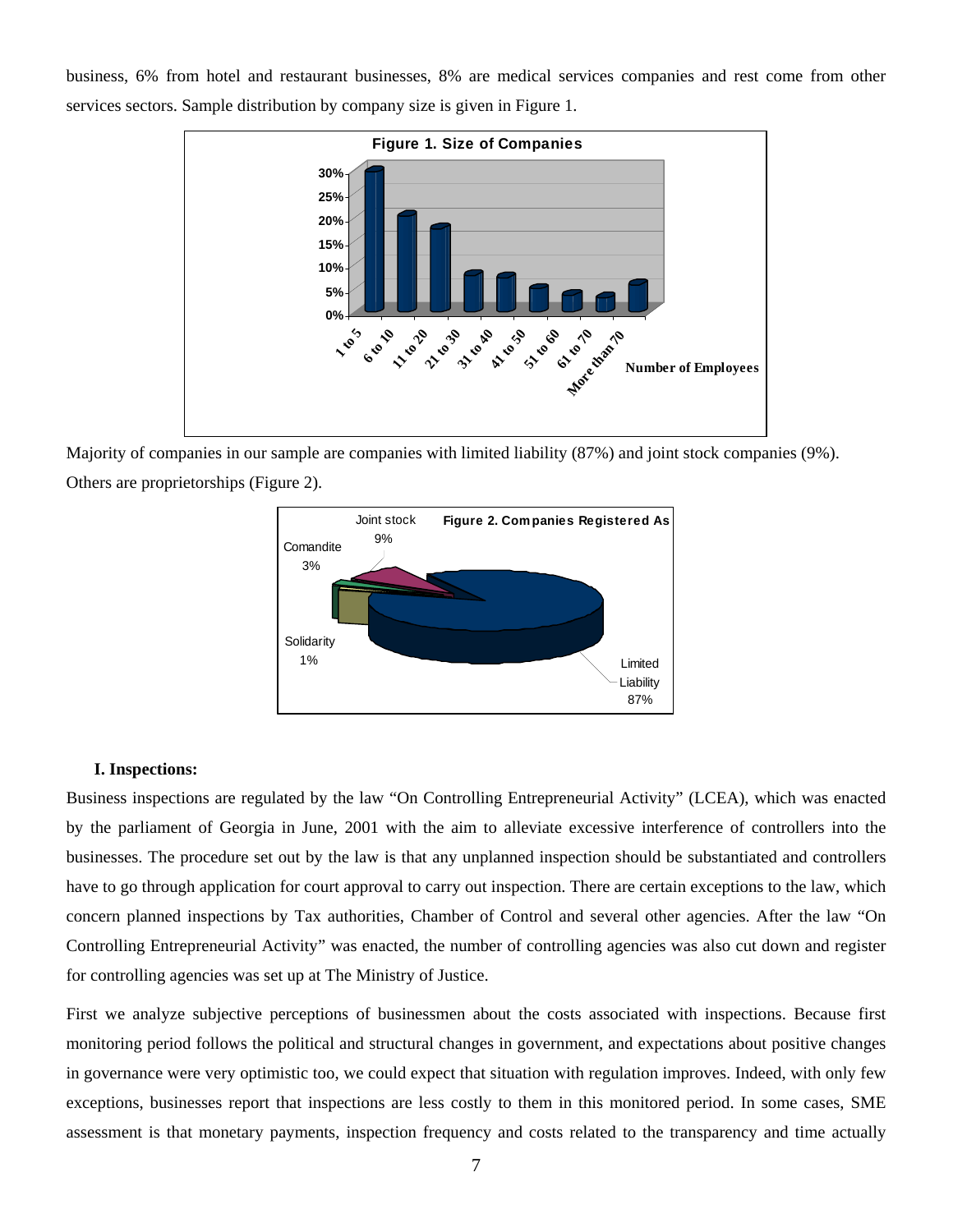decreased. In majority of instances businessmen speak about improvements and that situation with inspections has changed indeed.

The progress on behalf of government in enforcing administrative regulation may in fact be the result of changes in governance. On the other hand, it can also be argued that administrative structure of governance itself was in process of adjusting to political changes and that improvement with regulation bear short-term nature. Other arguments are related to businesses themselves, and it may be the issue, that it's enterprises, who less frequently violate the laws and regulations, so that fewer fines can be imposed on them. But important conclusion is that, other things constant, monitoring results indicate on substantial and positive changes in enforcement. Whether this is short term shock or long sustainable changes, however, will be more apparent during following rounds of monitoring.

When we test perceptions of SME-s about the time spent on inspections, we get that in all three regions businesses think they spent less time on all inspections compared to previous half year period. The estimated parameter, which is mean scaled time costs of inspections, is less than 3 (indication, that inspection time is at same level compared to previous period) with 99% confidence. All relevant estimated parameters are given in the Table I.1.

| Table I. 1: Real Costs of Inspections by All Agencies |                                                         |                      |                      |                   |                       |
|-------------------------------------------------------|---------------------------------------------------------|----------------------|----------------------|-------------------|-----------------------|
| <b>Scale</b>                                          |                                                         | <b>OVERALL</b>       | <b>TBILISI</b>       | <b>KUTAISI</b>    | <b>RUSTAVI</b>        |
| 1 - Significantly Decreased                           | <b>Time Spent</b><br>on All<br><b>Inspections</b>       | $2.58 \downarrow***$ | $2.67 \downarrow***$ | $2.36 \sqrt{***}$ | $2.42 \sqrt{***}$     |
| 2 - Decreased<br>3 - The Same<br>4 - Increased        | Number of<br><b>Inspections</b>                         | $2.53 \sqrt{***}$    | $2.56 \sqrt{***}$    | $2.23 \sqrt{***}$ | $2.61 \sqrt{1 + x^2}$ |
|                                                       | <b>Payments</b><br>During                               | $2.56 \sqrt{***}$    | $2.64 \sqrt{***}$    | $1.88 \sqrt{***}$ | $2.77 -$              |
| 5 - Significantly Increased                           | <b>Inspections</b><br><b>Transparency</b><br>of Process | $2.33 \sqrt{***}$    | $2.32 \downarrow***$ | $1.96 \sqrt{***}$ | 2.67 $\sqrt{*}$       |

Notes: \*\*\* Indicates 0.01 significance, \*\* - 0.05 significance, \* - 0.1 significance level

As shown in Table I.1, in both cities of Tbilisi and Kutaisi, when asked whether the number of all inspections changed, SME-s report that inspections are less frequent compared with second half of 2003. In Rustavi, we can infer with 95% confidence that mean scaled number of all inspections is not at same level as it was in the previous period, but we can not reject null at 99% level of confidence.

This result may be indicating two facts. First, we should have expected reduction of time costs of inspections following the enactment of LCEA, since the law induces limitations on the length of inspections, as well as on the number of inspections agencies can conduct. On the other hand, we doubt that LCEA was properly enforced before new government gained the political power, so that inspection costs of businesses still have to adjust to the long-run equilibrium. Second, during the first half of 2004, many governmental agencies conducted massive restructuring and this may have been a cause of loose control from inspecting bodies. There could have been seasonal effects too, so we expect to get more accurate picture during the next rounds of monitoring.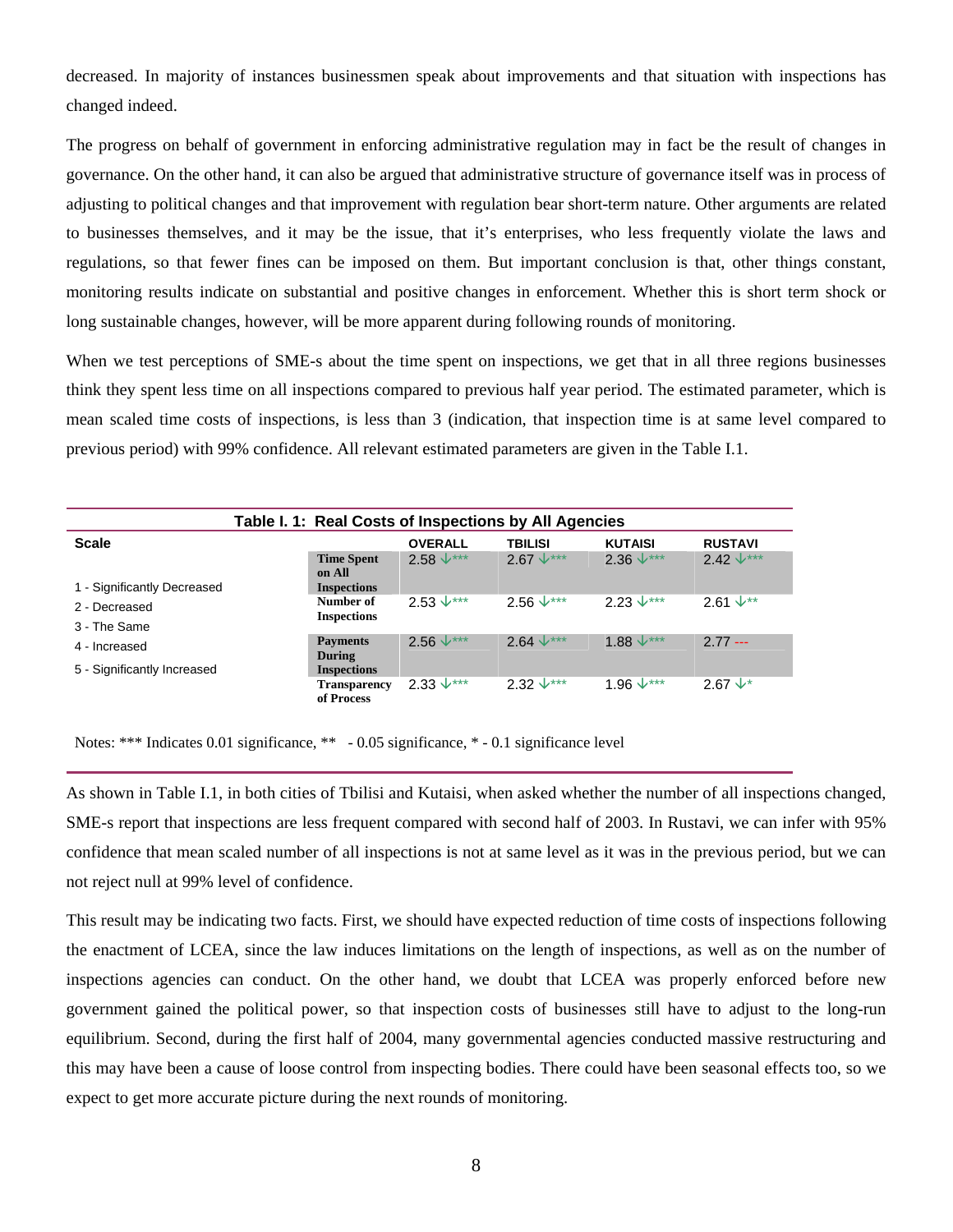The dynamics of monetary costs of inspections exhibit slightly different pattern across the regions. In Rustavi, we can not reject the hypothesis that cost of inspections stays at the same level at any reasonable significance level, whereas in Kutaisi, respondents report that monetary payments during inspections decreased, in particular we accept hypothesis that payments slightly decreased. Based on Tbilisi interviews, with 99% level of confidence we infer that the situation improved and that costs are not same as they were in previous monitored period.

It can also be concluded, that inspection process became more transparent compared to earlier periods. When analyzing data in Kutaisi region, we accept hypothesis that level of transparency increased. In Rustavi, when we scale perceptions of businesses about the inspection process, we reject hypothesis about no changes in the level of transparency with 90% confidence, but at 95 % level we can not be confident of positive changes in this parameter.



Among the problems, which enterprises encountered during inspections (Figure above), amount of different kind of documents requested during the process, seems to be the major one. Businesses also name frequent changes of inspection rules, as well as duration of inspections among the problems. In fact, 22% of all respondents, who reported that at least one agency conducted inspection in their companies, relate difficulties with massive paperwork, and 9% with inspection rules and inspection duration. Six percent of all respondents report that they had to pay bribes to inspectors. Least problematic issue with inspections seems to be availability and access to information about the conditions of conducting inspections. This is confirmed in Table I.2 below, where upper bounds of 99% confidence intervals for true values of parameter are smaller than 2.

|                                                                                                        | Table I. 2: Availability on Request of Information about Conditions of Inspections                                                                    |                |                |                |                |
|--------------------------------------------------------------------------------------------------------|-------------------------------------------------------------------------------------------------------------------------------------------------------|----------------|----------------|----------------|----------------|
| <b>Scale</b>                                                                                           |                                                                                                                                                       | <b>OVERALL</b> | <b>TBILISI</b> | <b>KUTAISI</b> | <b>RUSTAVI</b> |
| Getting Information Was:                                                                               |                                                                                                                                                       |                |                |                |                |
| 1 - Considerably Easy<br>2 - Relatively Easy<br>3 - Relatively Difficult<br>4 - Considerably Difficult | <b>Evaluate the level</b><br>of difficulty of<br>getting reliable<br>information on<br>the conditions of<br>inspection from<br>inspecting<br>agencies | $1.65***$      | $1.61***$      | $1.55***$      | 1.88           |
| Note: *** Indicates 0.01 level of significance for true mean to be less than 2                         |                                                                                                                                                       |                |                |                |                |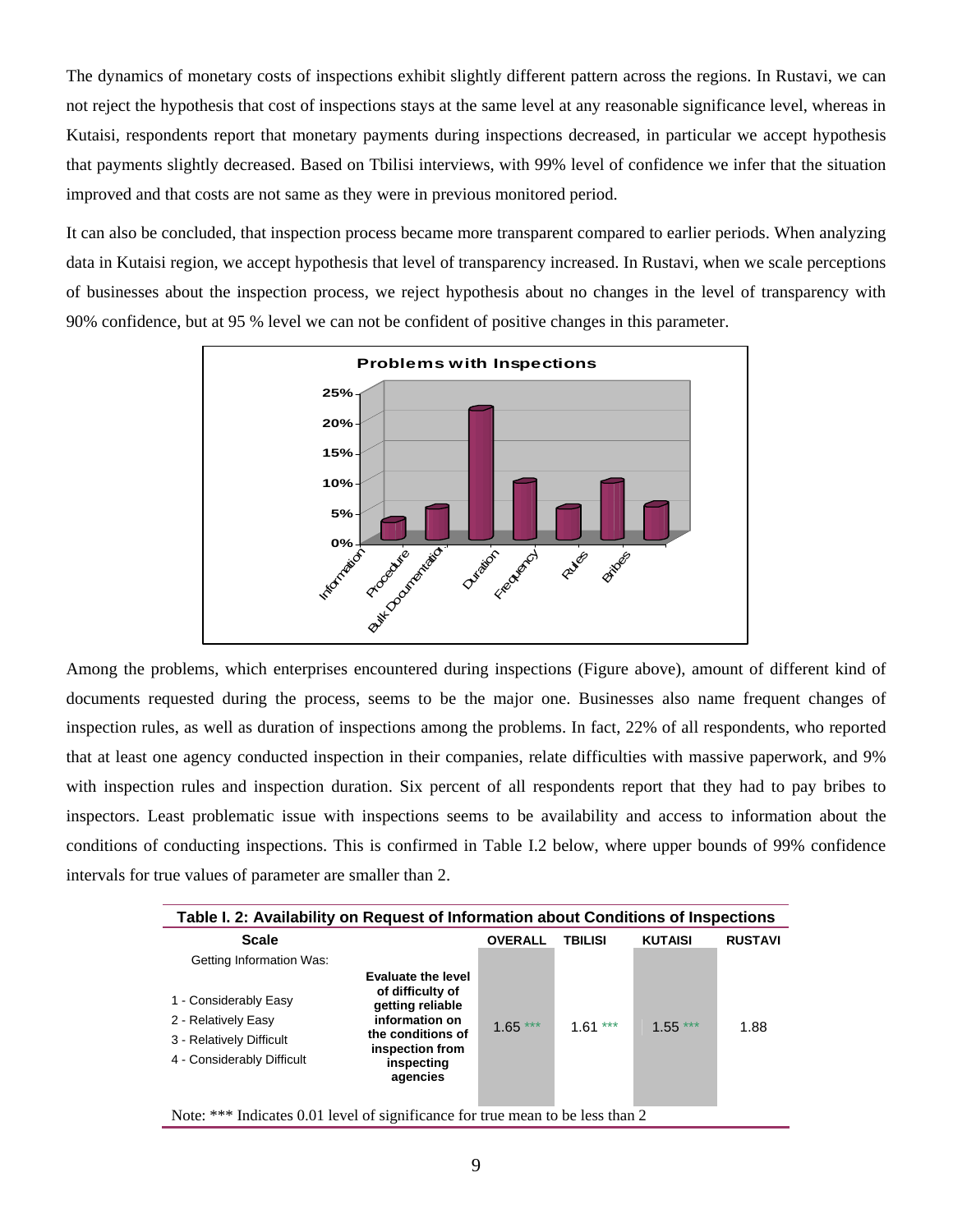Next we turn to direct estimation of actual inspection costs. We asked respondents to indicate total sum of payments to inspecting agencies during the first half of 2004, including official and informal payments. We estimate this parameter to establish a baseline for the following rounds. We also asked businesses to evaluate how impeding to their business operations are those payments. The results are as follows: interestingly, businesses pay more on inspections in Tbilisi than in other cities. This can be explained by the fact, that business is wealthier here to attract more interest from regulators, as well as administrative bodies themselves may be considered stronger to exert regulatory power. Based on statistical test, we accept that on average SME-s paid from 300 to 500 Lari on inspections in this monitored period and with 99% confidence level, we reject the hypothesis that the amount paid on inspections is impeding to Georgian small and medium businesses. Results are summarized in the table below.

|                                                                                                             |                                                                                    |      | Table I. 3: Monetary Costs of Inspections                     |                                                             |           |
|-------------------------------------------------------------------------------------------------------------|------------------------------------------------------------------------------------|------|---------------------------------------------------------------|-------------------------------------------------------------|-----------|
| <b>Scale</b>                                                                                                |                                                                                    |      | <b>Scale</b>                                                  |                                                             |           |
| 1) Up to 150Gel<br>2) 150 to 300 Gel<br>3) 300 to 500 Gel<br>4) 500 to 800 Gel<br>10) More than<br>3000 Gel | Amount of<br><b>Monetary</b><br><b>Payments</b><br><b>on</b><br><b>Inspections</b> | 2.73 | 1 - Acceptable<br>2 - Relatively Impeding<br>3 - Unacceptable | How<br>impeding<br>to your<br>business<br>is this<br>amount | $1.48***$ |

As for time costs of inspections, on average one inspection took roughly 6 days and two persons were involved in inspection (Table I. 4).

|                                                                     | <b>Table I. 4: Time Costs of Inspections</b> |                        |                        |                        |
|---------------------------------------------------------------------|----------------------------------------------|------------------------|------------------------|------------------------|
|                                                                     | <b>OVERALL</b>                               | <b>TBILISI</b>         | <b>KUTAISI</b>         | <b>RUSTAVI</b>         |
| Average number of<br>days spent on one<br>inspection                | $5.89(5.11 - 6.67)$ **                       | $6.07(5.15 - 6.99)$ ** | $5.8(4.15 - 7.44)$ **  | $5.45$ (3.22 - 7.68)** |
| Number of days<br>spent on all<br>inspections by<br>average company | 11.5                                         |                        |                        |                        |
| Average number of<br>company staff<br>engaged in one<br>inspection  | $2.17(1.99 - 2.34)$ **                       | $2.3$ (2.09 - 2.51)**  | $1.91$ (1.62 - 2.21)** | $1.85(1.4 - 2.3)$ **   |
| $\sim$ $\sim$ $\sim$<br>.                                           |                                              |                        |                        |                        |

Note: \*\* denotes 95% confidence intervals

#### **II. Licenses and Permits:**

One interesting finding is that businesses encounter more difficulties with legislation than with enforcement of laws on Licensing and Permits (Figures II.1 and II.2). Licensing and Permits are regulated by the law of Georgia "On Issuing Licenses and Permits for Entrepreneurial Activities", which lists around forty different activities, which are subject to licensing and even more for various kinds of permits. These numbers, in our opinion, are far too large and impeding for entrepreneurial activities. Monitoring results indicate the same. SME-s were asked to respond to different factors, which would improve process of licensing on the one hand, and to factors, which were most troublesome while actually obtaining licenses and permits. 46% of all companies, which obtained at least one permit in monitored period,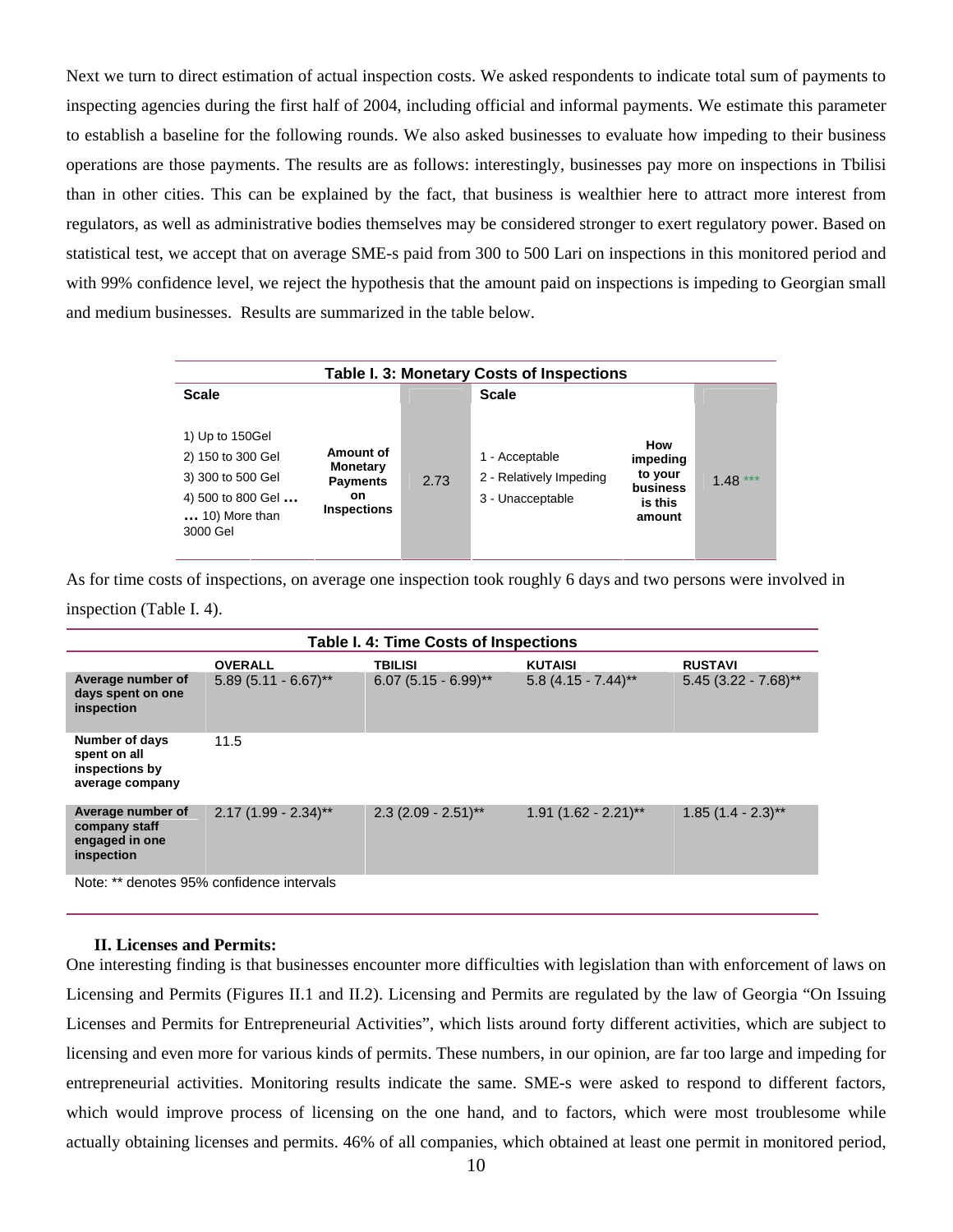and 18% of companies, who had experience with licensing in this period, argue that cutting down the number of activities currently subject to licensing or permits will best improve business regulation. Note that this argument is related to regulation itself, not to administrative enforcement.



Among the problems, which companies encountered during licensing and obtaining permits, the major one is that companies have to process and submit massive documentation (34% and 24% of companies who obtained at least one permit or one license respectively in the monitored period). On the other hand, SME-s responded that procedure itself is rather clear and unambiguous. Requirement for paying unofficial payments was named by 19% of respondents in case of permits, and only by 2 % of companies in case of licensing. Time and monetary costs are perceived to be of moderate severity by businesses to impede their activities.



When it comes to enforcement of laws, we conclude on similar inference as it was the case with inspections. That is real costs of regulation are adjusting to long-run equilibrium values after the recent political shock.

Next paragraph is devoted to calculating actual time and monetary costs encountered by businesses while obtaining licenses and permits. In first monitoring period, Georgian small and medium businesses spent on average fifteen days to obtain one license and ten days to obtain one permit (Table II. 1). We note, that at 0.01 significance, these numbers fall into the range stipulated by the law. It is interesting to note, that in 21% of cases with permits and 25 % of cases with licenses, businesses report that they acquired fee-based services from state agencies in preparing laboratory and expertise results, different kinds of evaluation and other documentation.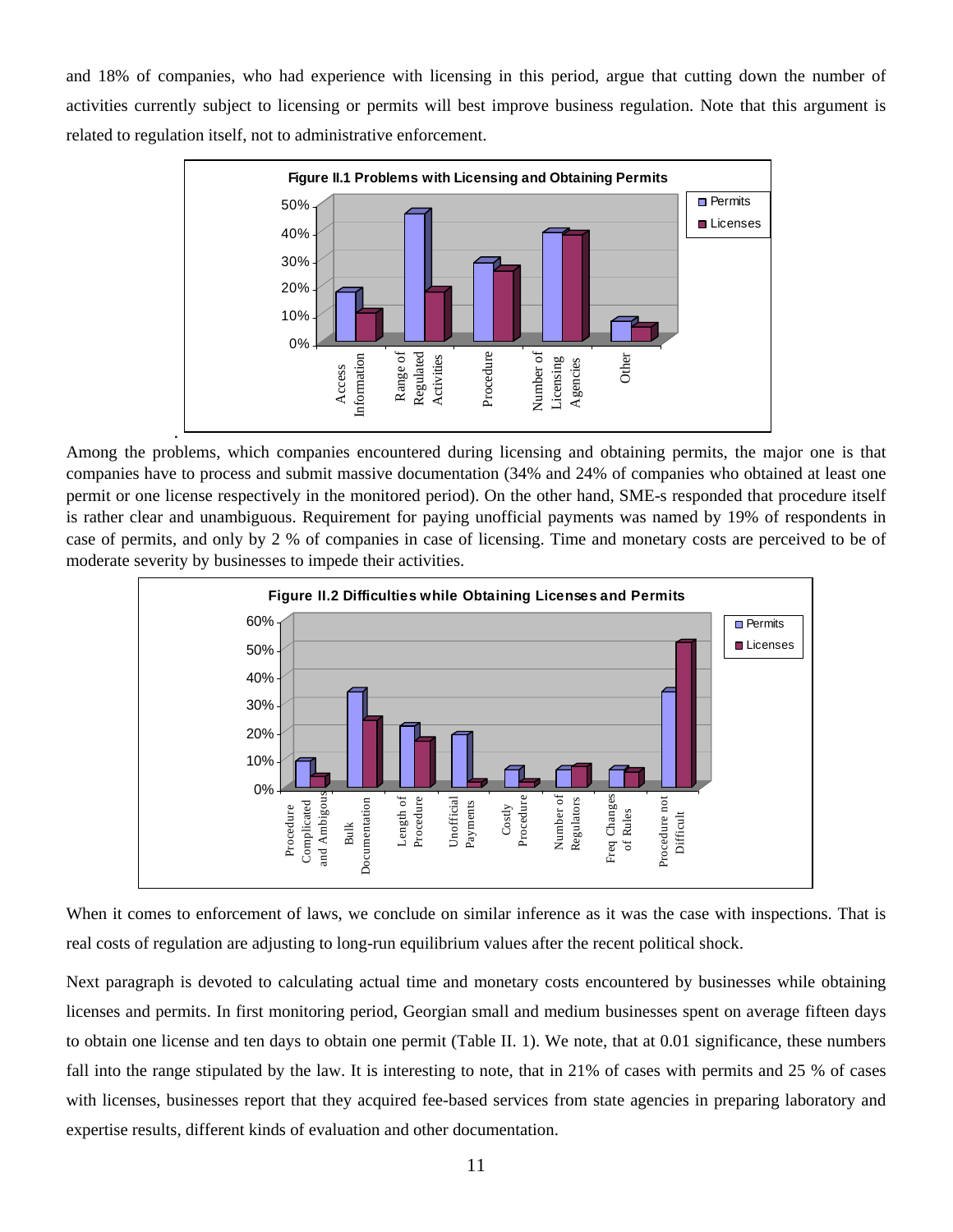| Table II. 1: Real Costs of Licenses and Permits                                                                  |                                                                                  |                                                                                                |                         |
|------------------------------------------------------------------------------------------------------------------|----------------------------------------------------------------------------------|------------------------------------------------------------------------------------------------|-------------------------|
|                                                                                                                  |                                                                                  | <b>Permits</b>                                                                                 | Licenses                |
| Average number of days needed for official<br>procedures to obtain one License/Permit                            |                                                                                  | $10.2$ (6.25 - 14.15) $*$                                                                      | $14.9(11.15 - 18.81)$ * |
| Average total amount (in Lari, including<br>unofficial payments) paid by one company<br>for all Licenses/Permits |                                                                                  | 299.1 (201.6 - 396.5)*                                                                         | 273 (212.64 - 333.36)*  |
| Did you need to bear<br>unofficial payments for<br>Licenses/Permits?                                             | <b>SCALE</b><br>1 - Always<br>2 - Sometimes<br>3 - Never                         | $2.57***$                                                                                      | $2.92***$               |
| How would you evaluate<br>total amount paid for<br><b>Permits/Licenses?</b>                                      | <b>SCALE</b><br>1 - Acceptable<br>2 - Relatively<br>Impeding<br>3 - Unacceptable | $1.7**$                                                                                        | $1.33***$               |
| respectively                                                                                                     |                                                                                  | Notes: * denotes 90% confidence intervals, *** and ** mean 0.01 and 0.05 level of significance |                         |

When we asked the enterprises whether they were required to bear unofficial payments to obtain License/Permit, they responded that, actually state licensing agencies did not require them to pay such payments. Also, businesses do not consider the payments for permits and licenses to be impeding at all at reasonable levels of significance. This is true with 95 % confidence with permits and with 99 % confidence with licenses, where population true scaled averages are less than 2 (Table II. 1).

It is interesting to test perceptions of businesses about costs associated with licensing procedures and permits. This is particularly so, because we held first monitoring round and by testing perceptions we infer about dynamic changes in regulation. For both licenses and permits, we conclude that procedures of obtaining licenses and permits are relatively easy. With 99% confidence, we reject null hypothesis that procedure is relatively difficult and accept hypothesis that on average businesses consider them to be easy. When we compare time costs of licensing and permits in this period to the earlier period, we reject that costs stayed the same with 0.05 significance, but we can not reject original hypothesis at 0.01 level of significance. As for unofficial payments, we accept that payments were the same as in the previous half year period.

|                                                                                                                  | Table II. 2: Tests on SME perceptions about Licensing and Permits                   |                |                 |  |
|------------------------------------------------------------------------------------------------------------------|-------------------------------------------------------------------------------------|----------------|-----------------|--|
| <b>SCALE</b>                                                                                                     |                                                                                     | <b>Permits</b> | <b>Licenses</b> |  |
| 1 - Considerably Easy; 2 -<br>Relatively Easy; 3 - Relatively<br>Difficult; 4 - Considerably<br><b>Difficult</b> | <b>Evaluate Procedure:</b><br><b>Licenses/Permits</b>                               | $2.34***$      | $2.24***$       |  |
| 1 - Significantly Decreased; 2 -<br>Decreased; 3 - The Same; 4 -                                                 | <b>Evaluate Unofficial</b><br><b>Payments Compared to</b><br><b>Previous Period</b> | $2.94 - -$     |                 |  |
| Increased; 5 - Significantly<br>Increased                                                                        | <b>Evaluate Time Costs</b><br><b>Compared to Previous</b><br><b>Period</b>          | $2.54**$       |                 |  |
| Notes: *** and ** mean 0.01 and 0.05 level of significance respectively                                          |                                                                                     |                |                 |  |

Interesting feature was revealed when businesses were asked to categorize payments they made during licensing. Ten percent of firms report, that they had no payment to make for obtaining license, what is considered to be direct violation of the law. Four percent of companies speak about the need for unofficial payments.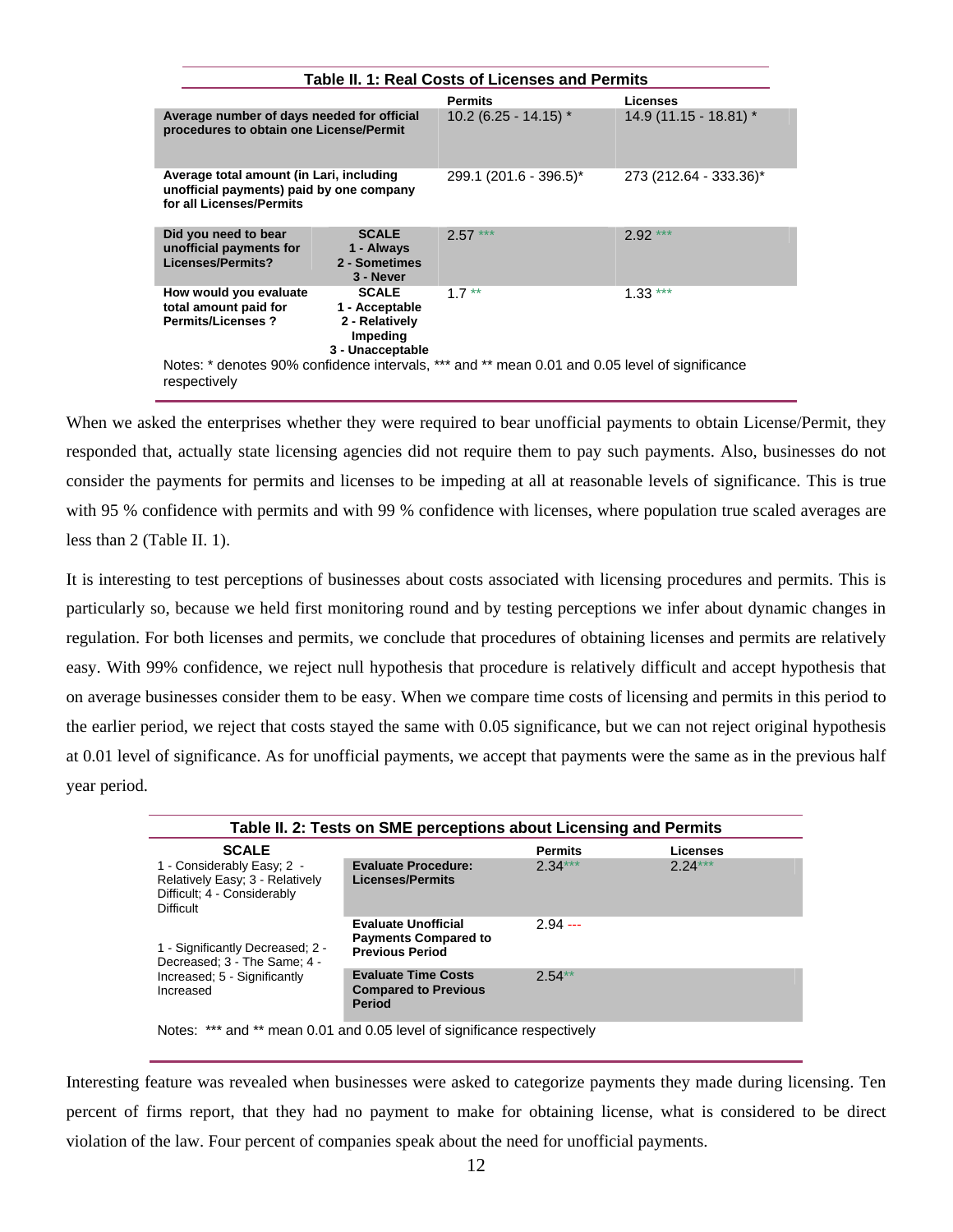

## **III. Registration:**

From all newly registered companies (i.e. companies, which registered in this monitoring period), 26 percent did not actually deal with registration, but used private intermediary instead to register. As one would expect, entities hired intermediary when they wanted registration procedure to be less time consuming. Actually, when firms registered by themselves, on average they spent about 14 days on the procedure, while intermediaries registered firms in 9.5 days. This difference is significant at 98% confidence level. The simple explanation for this fact is that, private intermediaries have contacts with district courts and notaries to force the registration process to be faster. Quite naturally, payments for registration exhibit opposite pattern. On average, it cost entities less to register themselves than to hire intermediary. Intermediaries required on average from 200 to 350 lari for registration, while average entity paid from 150 to 250 lari when registering itself.

One note about violation of the law on "Fees for Registration" is due here. It turns out that entities pay for registration more than it is stipulated by law. Taking into account composition of firms in our sample, weighted average payment for registration should be around 174 lari. But from statistical tests we infer with 99% confidence, that registration cost average company more than 200 lari.

However, the only group which says that payment for registration is too much and it impedes business are companies, who paid intermediaries for registration (In fact, no test at any reasonable significance rejects this hypothesis for such group). On the other hand, companies who registered by themselves do not consider registration fee to be impeding at all. The conclusion is that, private intermediaries exert too much interest from the registration process (Table III. 1).

|                                                                                        | Table III. 1: Registration                                                              |                                                                                                             |                             |                         |
|----------------------------------------------------------------------------------------|-----------------------------------------------------------------------------------------|-------------------------------------------------------------------------------------------------------------|-----------------------------|-------------------------|
|                                                                                        |                                                                                         | With Intermediary                                                                                           | <b>Without Intermediary</b> | Overall                 |
| Average number of days needed to<br>register a company                                 |                                                                                         | $9.4(7.7 - 11.1)^*$                                                                                         | $13.8(11.3 - 16.3)$ *       | 12.7 (10.8 - 14.7) $*$  |
| Average total amount (in Lari, including<br>unofficial payments) paid for Registration |                                                                                         | (200GEL - 350GEL)***                                                                                        | (150GEL - 250GEL)***        | (200GEL - 250GEL)***    |
| How would you<br>evaluate total<br>amount paid for<br><b>Registration?</b>             | <b>SCALE</b><br>1 - Acceptable<br>2 - Relatively<br><b>Impeding</b><br>3 - Unacceptable | $1.72$ (1.11 - 2.33) ***                                                                                    | $1.27(1.07 - 1.47)$ ***     | $1.38(1.18 - 1.58)$ *** |
|                                                                                        |                                                                                         | Notes: * denotes 90% confidence intervals, *** and ** mean 0.01 and 0.05 level of significance respectively |                             |                         |

Next we turn to bureaucratic barriers in the process of registration. Firms were asked to respond how difficult they thought it was to acquire reliable information about procedures, required documents, costs, terms, etc. Neither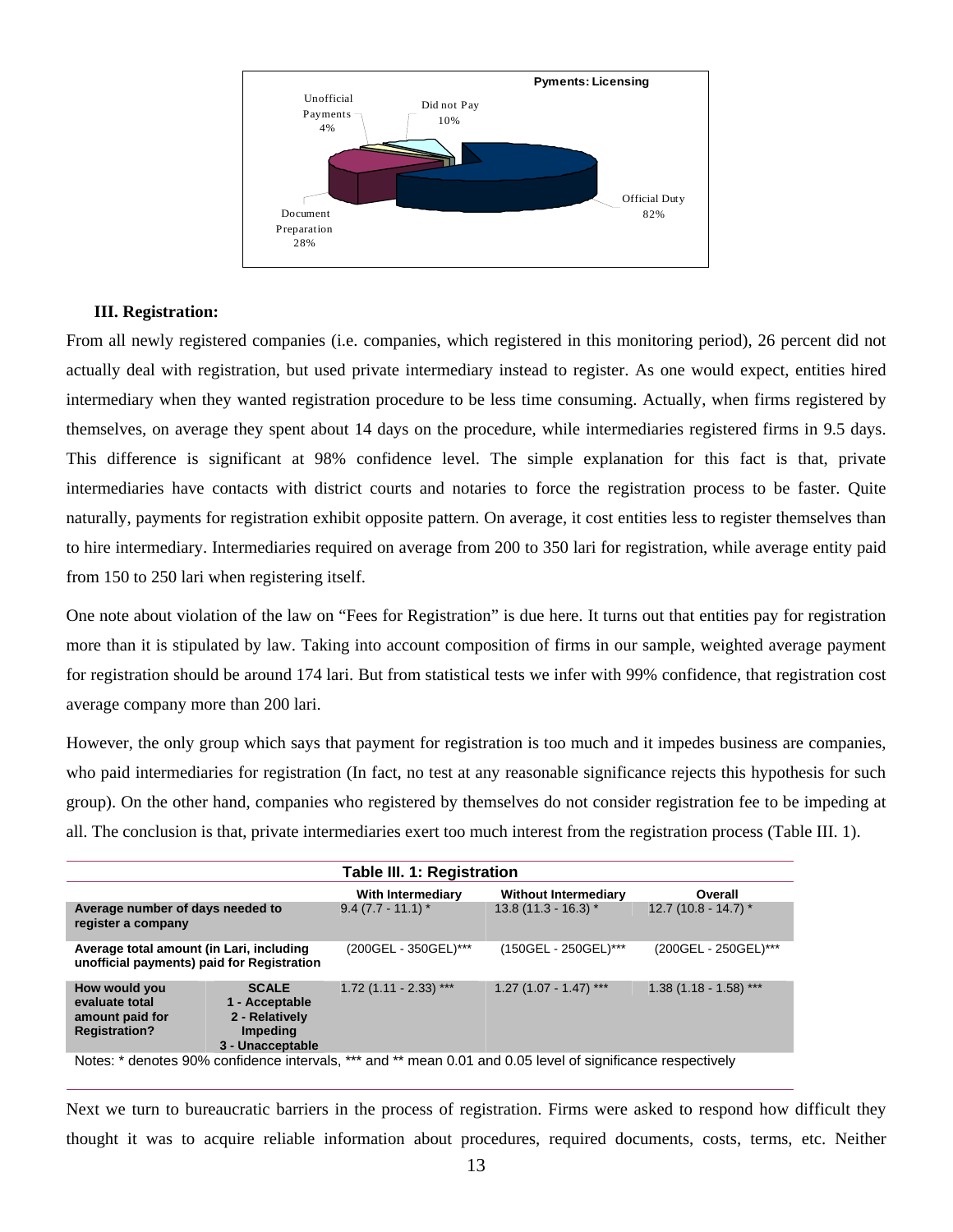companies, who used intermediaries, nor those entities who registered by themselves, consider bureaucracy as a problem. Different bureaucratic factors are ranked by businesses in order of their difficulty in the figure depicted below. Again, 61% of all newly registered firms encountered no significant difficulties. Among the problems, businesses name that they have to deal with large amount of documentation (22% of all newly registered companies who did not use intermediary) and that they have to visit many administrative agencies during the registration (8% of companies).



## **IV. Certification:**

Monitoring reveals some violations of authority on behalf of certification agencies. It appears that, 63 % and 61 % of all companies, who had mandatory and optional certification of their products/services correspondingly, did not have a choice of agency, which evaluated accordance of product standards. Consequently, such companies paid on average 58 Gel more for one certificate. Interestingly, during optional certification, companies can opt not to pay as much as they do for mandatory certificates (Table IV. 1).

Situation with administrative corruption and costs of certification follow similar pattern as it was case with other regulation mechanisms.

Market competitiveness and promotion seem to be main stimuli for optional certification. In fact, 46% of companies conducted optional certification to be more competitive on market, 23% to promote their products or services and other 15 % on demand of their dealers.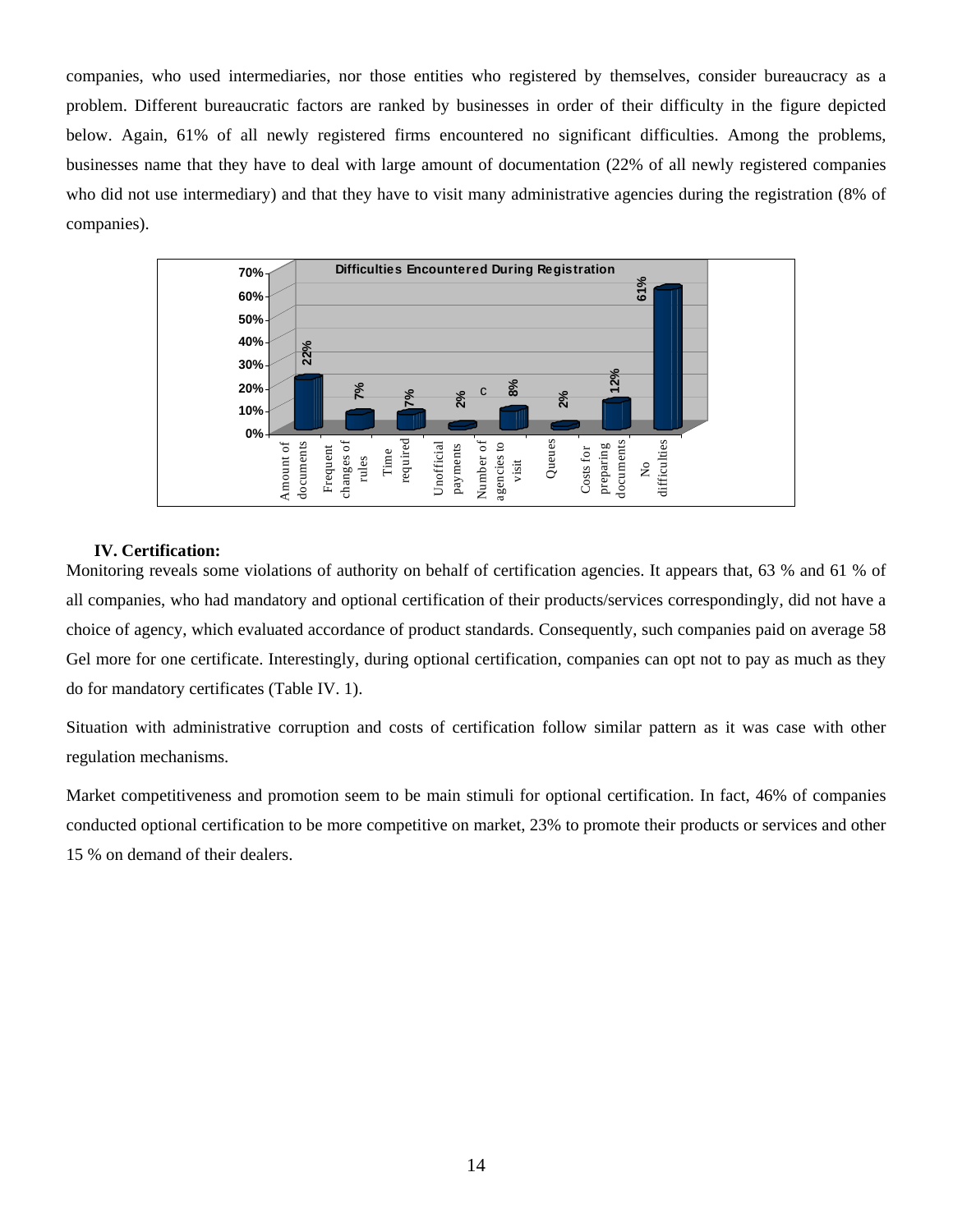|                                                                                              | <b>Table IV. 1: Certification</b>                                                     |                                                                      |                               |  |
|----------------------------------------------------------------------------------------------|---------------------------------------------------------------------------------------|----------------------------------------------------------------------|-------------------------------|--|
|                                                                                              |                                                                                       | <b>Mandatory Certification</b>                                       | <b>Optional Certification</b> |  |
| Average number of days needed<br>to obtain one certificate                                   |                                                                                       | $6.2(4.8 - 7.6)$ *                                                   | 6.9                           |  |
| Average total amount (in Lari,<br>including unofficial payments)<br>paid for one certificate |                                                                                       | 187.8 (147.5 - 228.1) *                                              | $82.8$ (60.1 - 105.5) $*$     |  |
| Term duration (months) of one<br>certificate                                                 |                                                                                       | $9.5(7.4 - 11.5)$ *                                                  | 5.8                           |  |
| Did you need<br>to bear<br>unofficial<br>payments<br>during<br>certification?                | <b>SCALE</b><br>1 - Always<br>2 - In some<br>cases<br>3 - Never                       | $2.75$ (2.57 - 2.93) ***                                             |                               |  |
| How would you<br>evaluate total<br>amount paid<br>for all<br>certificates?                   | <b>SCALE</b><br>1 - Acceptable<br>2 - Relatively<br>Impeding<br>$3 -$<br>Unacceptable | $1.47(1.22 - 1.72)$ ***                                              |                               |  |
|                                                                                              |                                                                                       | Notes: * - 90% confidence interval, *** - 0.01 level of significance |                               |  |

## **V. Business Environment and Development:**

## **V.1 Taxation**

It is often argued that tax legislation in Georgia is one of the primary factors hindering business development. High tax level caused distortions to the economy at the same time forcing firms to succumb part of their businesses to informal sector.

In this section we try to assess what aspects of taxation are most problematic and what factors less. Are problems with tax regulation in Georgia related to tax legislation or to tax collection and enforcement of tax regulations? We tested several factors, some of them related to legislative issues, some to administrative enforcement.

We conclude that small and medium companies in Georgia consider that most of the problems follow from legislation. In particular, businesses regard tax regulations as unclear and taxation legislation itself as unstable. But above all, SME-s are severely hurt with high tax rates. In fact, labor taxes followed by profit tax and value added tax, are most hampering. They are named as most problematic issues respectively 73, 38 and 33 percent of time (Figure V. 1). Less problematic are issues, such as timely response from authorities to get clarification on tax matters and tax `inspections. Obviously, these latter factors are connected to administrative enforcement. Businesses also think that informal sector of economy and unfair competition cause some problems to them.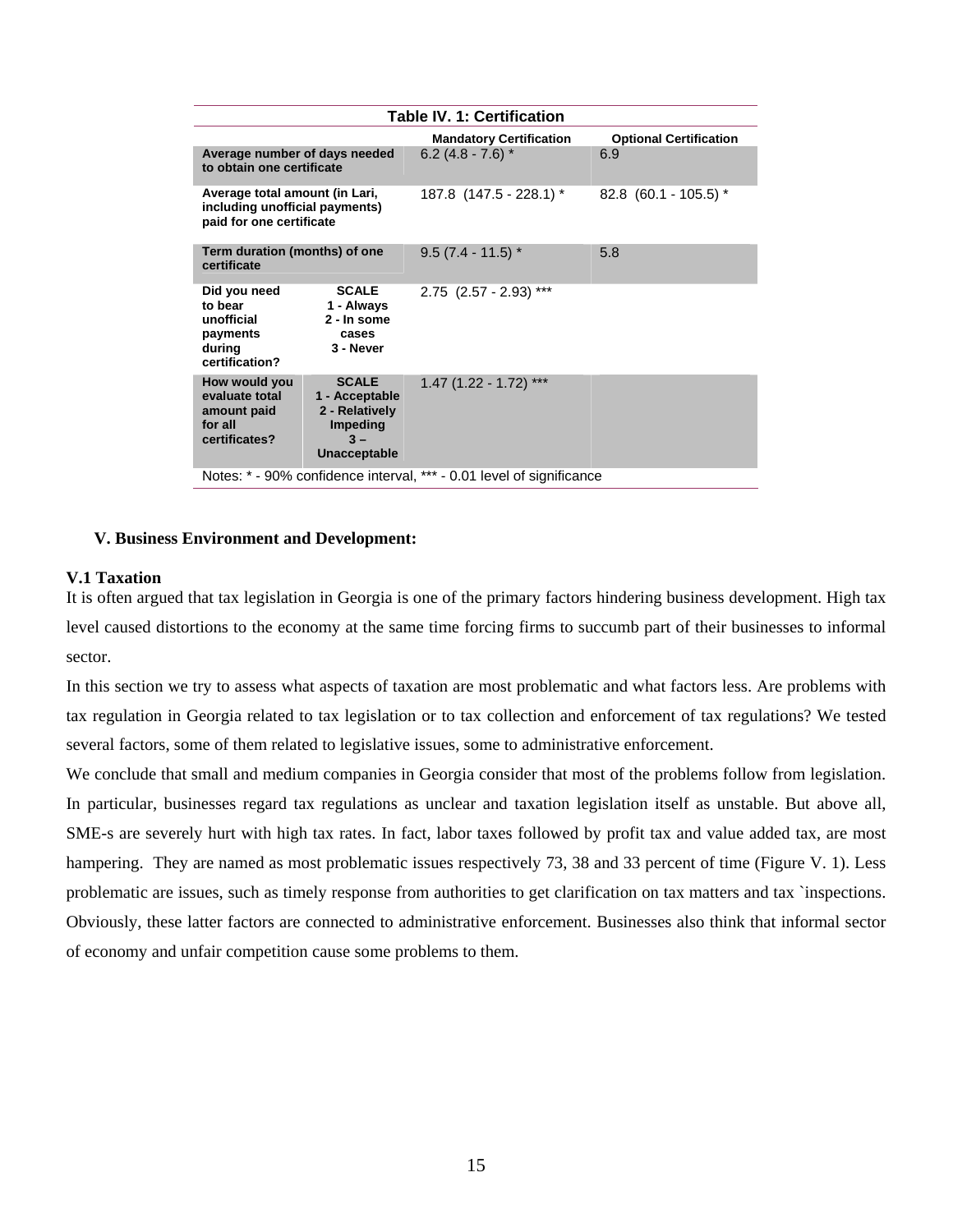## **Table V.1: Assessing Taxation Aspects**

|                                                                                              | <b>OVERALL</b>          | <b>TBILISI</b>          | <b>KUTAISI</b>                         | <b>RUSTAVI</b>          |
|----------------------------------------------------------------------------------------------|-------------------------|-------------------------|----------------------------------------|-------------------------|
| <b>Unstable Tax Legislation</b>                                                              | $2.8$ (2.67 - 2.92)***  | $2.79$ (2.62 - 2.95)*** | $2.81(2.51 -$<br>$3.11$ <sup>***</sup> | $2.87$ (2.63 - 3.11)*** |
| <b>High Tax Rates</b>                                                                        | $3.3(3.19 - 3.41)$ ***  | $3.36$ (3.22 - 3.5)***  | $3.15$ (2.9 - 3.41)***                 | $3.28$ (3.05 - 3.5)***  |
| <b>Clear Normative</b><br><b>Regulation to Determine</b><br><b>Tax Base</b>                  | $2.46$ (2.33 - 2.6)***  | $2.4$ (2.22 - 2.58)***  | $2.52$ (2.2 - 2.85)***                 | $2.56$ (2.32 - 2.81)*** |
| <b>Response from Tax</b><br>Authorities to get<br>clarification on Tax<br><b>Payments</b>    | $2.09$ (1.95 - 2.23)*** | $1.99(1.81 - 2.17)$ *** | $2.01(1.69 -$<br>$2.33$ <sup>***</sup> | $2.44$ (2.14 - 2.74)*** |
| <b>Tax Inspections</b>                                                                       | $2.01$ (1.89 - 2.14)*** | $1.83$ (1.67 - 1.98)*** | $2.1$ (1.81 - 2.39)***                 | $2.45$ (2.16 - 2.74)*** |
| <b>Unequal Tax Treatment</b><br>of Market participants<br>due to Inconsistent Tax<br>Regimes | $2.33$ (2.2 - 2.47)***  | $2.28$ (2.11 - 2.46)*** | $2.39$ (2.07 - 2.7)***                 | $2.43$ (2.12 - 2.74)*** |
| <b>Unequal Competition</b><br>from Informal (Shadow)<br><b>Sector of Economy</b>             | $2.55$ (2.4 - 2.7)***   | $2.43$ (2.23 - 2.63)*** | $2.65$ (2.3 - 3.0)***                  | $2.8$ (2.49 - 3.11)***  |
|                                                                                              |                         |                         |                                        |                         |

**Scale: 1 - Not problem at all; 2- Relatively not problematic; 3- Relatively problematic; 4- Very problematic**

Note: \*\*\* denotes 99% confidence intervals

In addition, we tried to measure the volume of informal economy. Businesses were told that significant portion of activity of Georgian enterprises is not accounted in official statistics of the country and they were asked to evaluate percentage of total turnover of similar to them Georgian firms, which these firms conceal from what is officially declared. Although we are cautious of this assessment of informal volume of small and medium businesses, since firms are reluctant to give their estimates and our assessment may be downward biased, nevertheless, it is interesting to learn that, shadow economy volume is between 26 and 35 percent of total economy (99% confidence interval for the mean of respective r.v. is 5.7 to 7.2, where scaled values of 6 and 7 denote (26% -30%) and (31% - 35%) marks respectively).

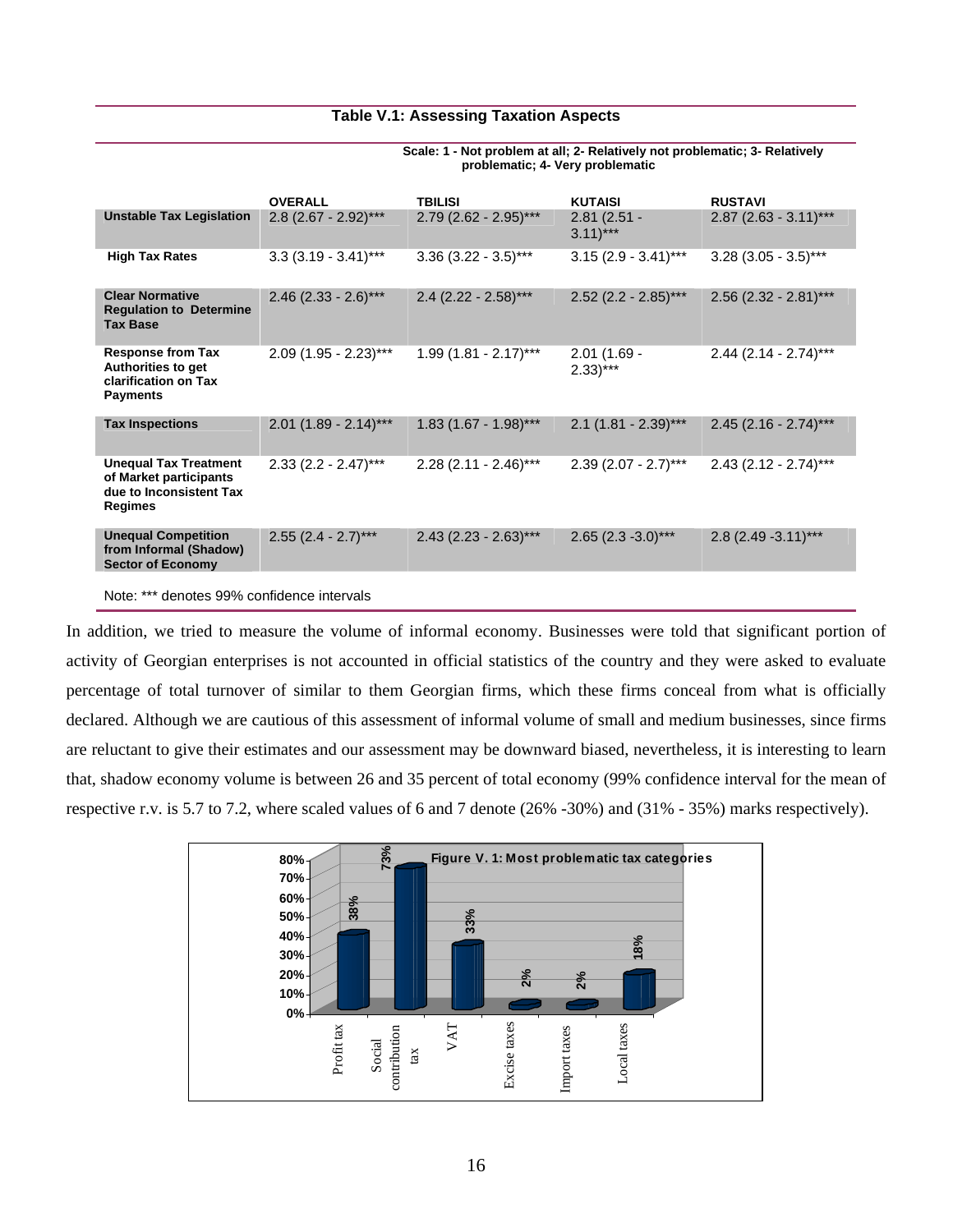## **V. 2 Barriers to Business Development**

Next we compare different tools of administrative interference into businesses to each other. In addition to regulatory mechanisms, i.e. registration, licensing, certification and inspections, we also evaluate difficulties associated with taxation. Moreover, our analysis includes general factors related to business climate, such as corruption, infrastructure development, macroeconomic situation and market strength, political stability, crime issues and other factors.

|                                              | <b>Table V. 2: Assessing Business Regulation</b>                                               |
|----------------------------------------------|------------------------------------------------------------------------------------------------|
|                                              | Scale: 1 - Very Easy; 3- Relatively Easy; 4- Relatively Difficult; 6-<br><b>Very Difficult</b> |
| <b>Registration of</b><br><b>Enterprises</b> | $2.68$ (2.26 - 3.1)***                                                                         |
| <b>Obtaining Permits</b>                     | $3.05$ (2.84 - 3.25)***                                                                        |
| Licensing                                    | $3.21$ (2.98 - 3.44)***                                                                        |
| <b>Certification</b>                         | $3.05(2.84 - 3.26)$ ***                                                                        |
| <b>Inspections</b>                           | $3.39$ (3.22 - 3.55)***                                                                        |
| <b>Taxation</b>                              | 4.42 $(4.24 - 4.59)$ ***                                                                       |

Note: \*\*\* denotes 99% confidence intervals; Registration is evaluated on the basis of selfregistered companies only

As it is shown in Table V.2, all types of business regulation procedures are relatively easy, while taxation is perceived by businesses as most troublesome issue.

Important implication, which follows from analysis of general factors of business environment, is that, firms mainly are concerned with factors directly related to their business operations. Again, tax level is among the factors, which most seriously hinder business development. But interestingly, average SME names shortage in energy supply and high prices on energy resources even more serious impediment to its business. One exception is that our respondent firms are not highly concerned with access to capital. Possible explanation for this fact is that, rate of expansion of small companies is not as high, and consequently they demand less financial resources, as compared to businesses of scale.

As noted earlier, legislation on business regulation is more problematic, than enforcement on the side of administrative agencies. With 99 % confidence, we conclude that average SME perceives that unstable legislation is more impeding to business development than administrative interference into the business and business regulation. Political situation, too, was named as one of the problematic factors. It is quite natural that this issue received such importance, since the study was conducted shortly after the political shock in Georgia, so that businesses were unclear and concerned about future government actions and its impact on their operations. So, this indicator may be biased and we expect it to be lower in the next monitoring rounds.

Other conclusions are that, opposite to many CIS countries, where similar studies have recently taken place, racket and criminal world is not a problem in Georgia.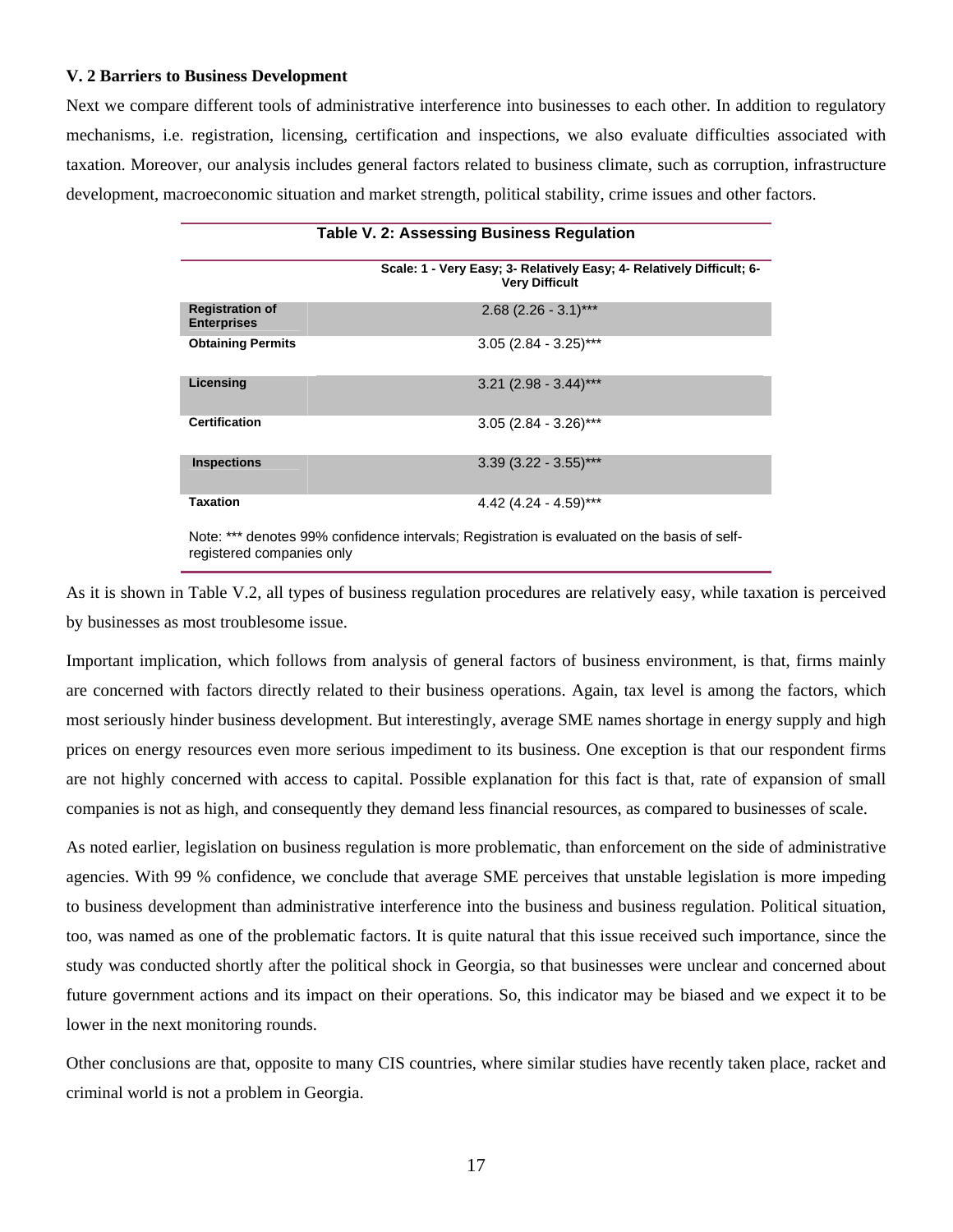| <b>Table V. 3: Business Climate</b>                                        |                                                                                                                            |
|----------------------------------------------------------------------------|----------------------------------------------------------------------------------------------------------------------------|
| Do the following factors impede your<br>business development?              | Scale: 1 - Does not impede; 2- Relatively not<br>impeding; 3- Relatively serious impediment; 4-<br>Very serious impediment |
| <b>Market strength</b>                                                     | $2.37$ (2.25 - 2.50)***                                                                                                    |
| <b>Macroeconomic Situation</b>                                             | $2.66$ (2.55 - 2.78)***                                                                                                    |
| <b>Access to Financial Resources</b>                                       | $2.65$ (2.53 - 2.78)***                                                                                                    |
| <b>Tax Level and Administration</b>                                        | $3.11$ (3.01 - 3.21)***                                                                                                    |
| <b>Business Regulation</b>                                                 | $2.05$ (1.93 - 2.16)***                                                                                                    |
| <b>Unequal Competition</b>                                                 | $2.71$ (2.6 - 2.83)***                                                                                                     |
| <b>Level of Infrastructure Development</b>                                 | $2.46$ (2.34 - 2.58)***                                                                                                    |
| Corruption                                                                 | $2.76$ (2.62 - 2.9)***                                                                                                     |
| <b>Pressure from Criminal world</b>                                        | $1.82$ (1.68 - 1.95)***                                                                                                    |
| Direct Interference of Administrative<br><b>Agencies into the Business</b> | $2.04$ (1.91 - 2.17)***                                                                                                    |
| <b>Unstable Legislation</b>                                                | $2.84$ (2.73 - 2.95)***                                                                                                    |
| <b>High Cost of Energy</b>                                                 | $3.2$ (3.09 - 3.30)***                                                                                                     |
| <b>Political Instability</b>                                               | $3.06$ (2.94 - 3.18)***                                                                                                    |
| Note: *** denotes 99% confidence intervals                                 |                                                                                                                            |